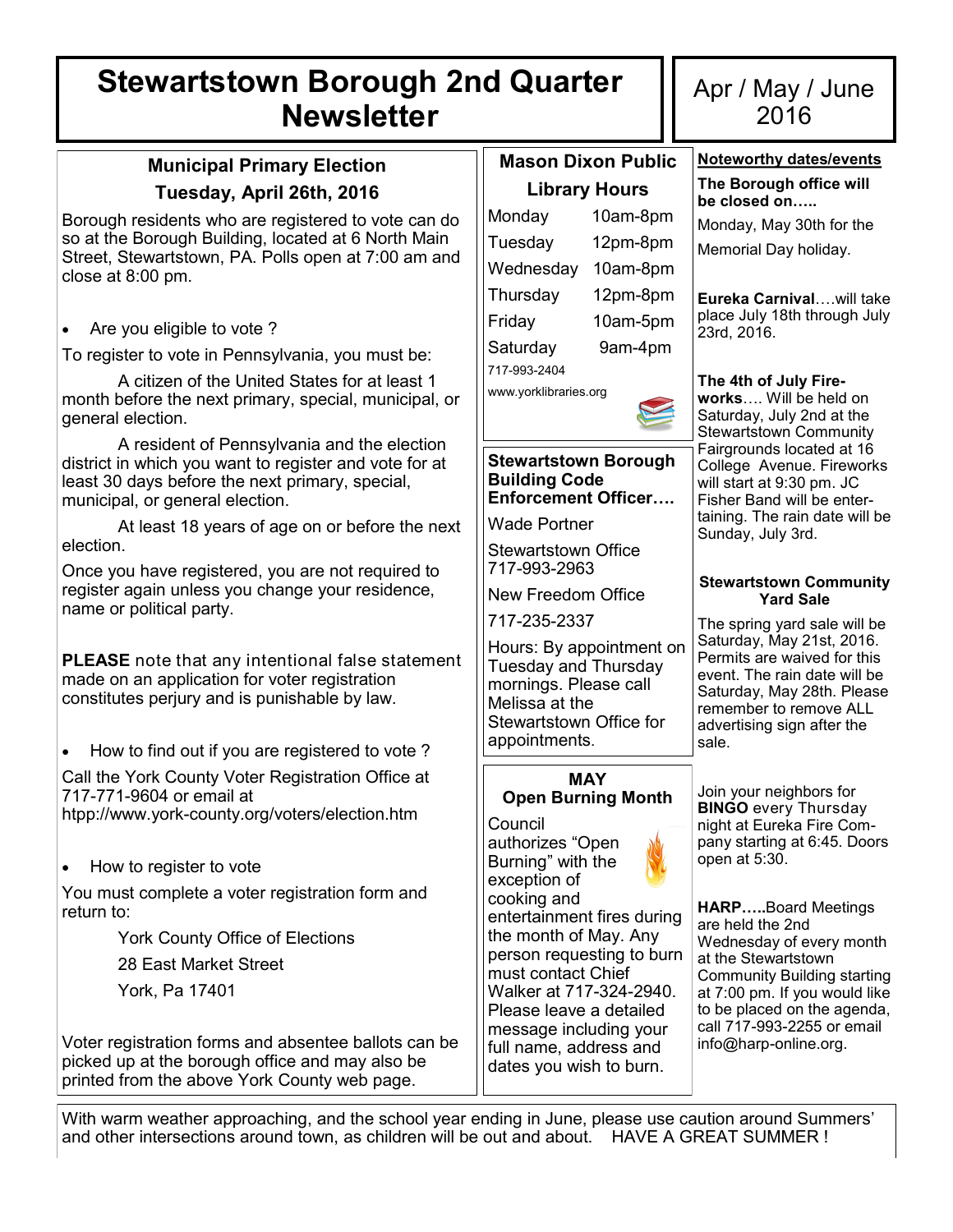# **Page 2** | | Stewartstown Borough 2nd Quarter Newsletter

## **York County– Stewartstown Borough**

### **2016 Tax Collection Schedule**

All collections will be received at Stewartstown Borough Building, 6 North Main Street, side entrance on the following days:

| Tuesday             | April 5th | 6:00 to $7:00 \text{ pm}$ | Tuesday              | April 12th | $3:30$ to 4:30 pm         |
|---------------------|-----------|---------------------------|----------------------|------------|---------------------------|
| Wednesday April 6th |           | $3:30$ to 4:30 pm         | Wednesday April 13th |            | 6:00 to $7:00 \text{ pm}$ |
| Thursday            | April 7th | 10:00 to 11:00 am         | Thursday             | April 14th | 10:00 to 11:00 am         |

**NOTE:** If you can not make the above scheduled times, payments are to be made payable and mailed to the name and address below. When making payments, County / Borough Real Estate can not be on the same check as School Real Estate payments.

**Important:** If your account is in escrow, please submit your Real Estate Tax Notice only, to your mortgage company and Tax Collector's Copy portion only to Tax Collector. DO NOT SEND both copies. **COPIES OF TAX NOTICES ARE \$20.00.**

Thank you, Questions, please call 717-993-6334 Sandra Mitchell, Tax Collector Monday through Friday 2:00 to 4:00 pm

PO Box 455

Stewartstown, Pa 17363

#### **Yard Sale Ordinance** An Ordinance requiring permits and regulating the number of yard sales per year. Borough residents are permitted to have 2 yard sales per calendar year. The permit is good for 2 consecutive days, and must be held within 15 days of the issuance of the permit. The fee for the 1st yard sale is \$10.00, fee for the 2nd yard sale is \$25.00. **Ordinance 2015-3 Solicitation Ordinance** The Borough has adopted an Ordinance regulating solicitation conducted in the Borough. This Ordinance requires all persons desiring to solicit to obtain a Certificate of Registration and required to pay a \$25.00 fee to the Stewartstown Borough. The certificate shall be valid for 30 days. Soliciting shall only be permitted during the hours of 9:00 am through 6:00 pm. There are exemptions including: • Farmers seeking or taking orders for the sale of their own products. • Public or charitable activities within the Borough or that serves and specifically benefits the residents of the Stewartstown Borough, when the activities are being conducted for the enjoyment and well-being of the community. Boy Scout, Girl Scout Youth Organizations sponsored by non-profit organizations, municipal or school district. Candidates, and their representatives who are duly authorized in writing, seeking public office that serves residents the Borough. Snowball, snow cone, ice cream or similar vans or trucks, where the point of sale is in the street at the sidewalk, and not at the door of a residence. **Please call the Borough Office at 993-2963 or Southern Regional Police Department at 235-3944 with any questions, or to report suspicious activity**.

**Code RED…** Stewartstown Borough provides critical notifications to its residents through CodeRED. By signing up, you will be contacted in the event of water main breaks, boil water notices, etc., that affect your area. Sign up by clicking on the **[HERE](https://public.coderedweb.com/cne/en-us/f9ec63def2b4)** in the Code Red section of the Borough website. Your information is confidential and will only be used for community notifications.

#### **www.stewartstown.org**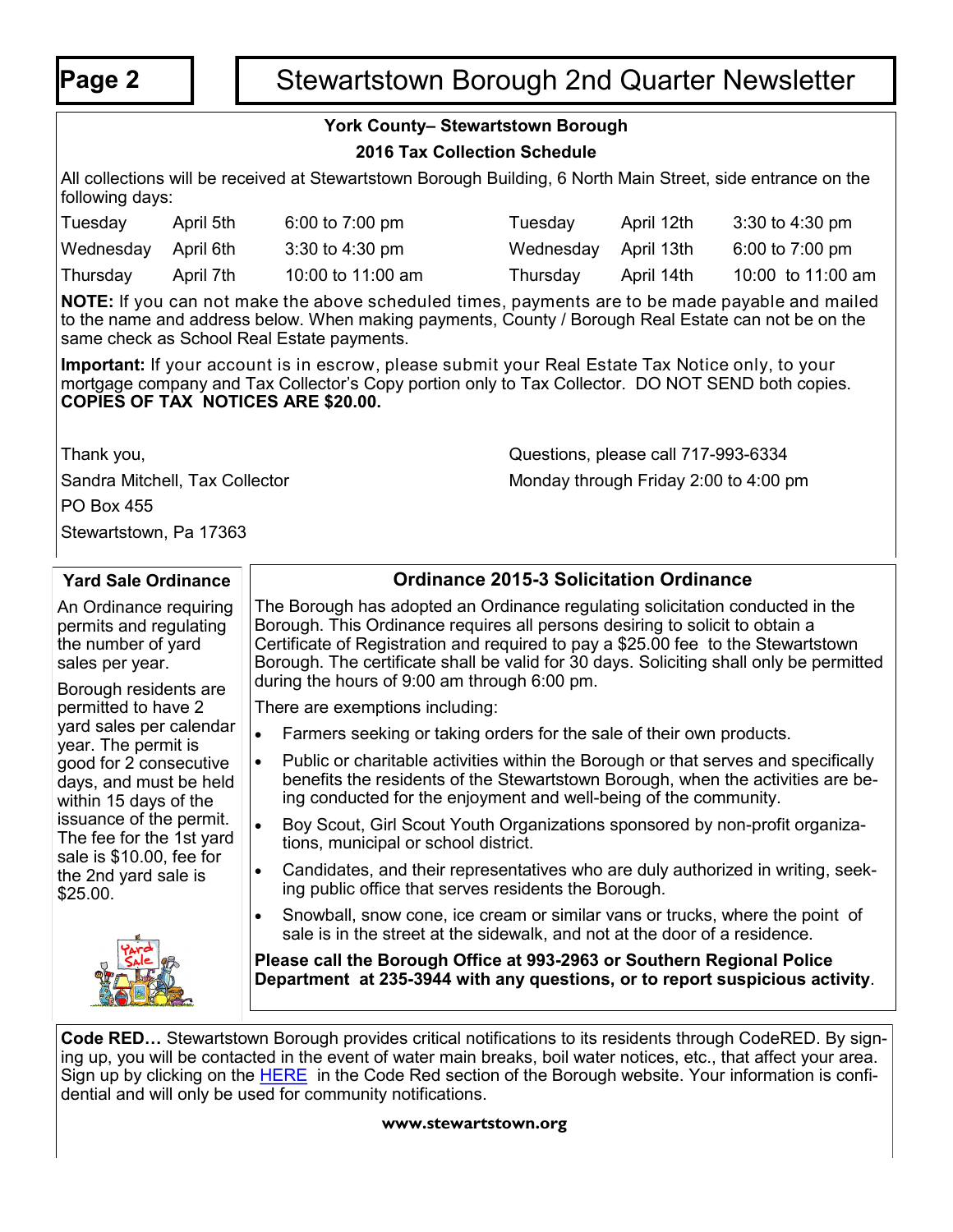# Stewartstown Borough 2nd Quarter Newsletter

**Page 3**

| The annual HARP (South Eastern<br><b>Baseball) Parade </b>                                                                                                                                                                                                                                                                                                                                                                                                                                                                                                                                                           | <b>IMPORTANT !!!!</b>                                                                                                                                                                                                                                                                                                                                | Stewartstown Borough is                                                                                                                                                                                                                                                                                               | requesting customers to NOT flush wipes down the toilet.                                                                                                                                                                                                                                                                                                                  |  |
|----------------------------------------------------------------------------------------------------------------------------------------------------------------------------------------------------------------------------------------------------------------------------------------------------------------------------------------------------------------------------------------------------------------------------------------------------------------------------------------------------------------------------------------------------------------------------------------------------------------------|------------------------------------------------------------------------------------------------------------------------------------------------------------------------------------------------------------------------------------------------------------------------------------------------------------------------------------------------------|-----------------------------------------------------------------------------------------------------------------------------------------------------------------------------------------------------------------------------------------------------------------------------------------------------------------------|---------------------------------------------------------------------------------------------------------------------------------------------------------------------------------------------------------------------------------------------------------------------------------------------------------------------------------------------------------------------------|--|
| will take place on Saturday, April 23rd<br>starting at 9:30 am. The parade will<br>start at the Stewartstown<br>Elementary School on Main Street and end at<br>the Stewartstown Fairgrounds on College<br>Avenue. The parade is about 1 hour long and<br>will consist of approximately 30 baseball and<br>softball teams consisting of 250 participants.<br>Each team will have a vehicle float to transport<br>the teams through the parade route. This parade<br>has been an annual event for several years and<br>has become a regular event the entire<br>community embraces. Thank you for all your<br>support. |                                                                                                                                                                                                                                                                                                                                                      | cause major headaches and costs in a sewer system.<br>upgrading of pumps are ultimately a sewage customer<br>down household drains and plumbing. These materials<br>should be collected and disposed of with regular trash.<br><b>Stewartstown Borough Treatment Plant</b><br>swdept@stewartstown.org<br>717-993-6463 | Baby wipes, floor-cleaning wipes, other disposable wipes,<br>even "flushable" wipes and feminine hygiene items all can<br>These products can particularly cause pumps to clog and<br>sewage to back-up. The costs of clogging pumps or even<br>cost. In addition to wipes and "flushable" wipes, customers<br>are again requested to not dispose of fats, oils and grease |  |
| The York County CASA program is proud to<br>announce their kickoff event for National Child<br>Abuse Prevention Month. CASA, in partnership<br>with York College of Pennsylvania and the York<br>Bar Association will be holding a free public<br>screening of the documentary film "Removed"<br>parts 1 and 2 on Friday, April 1, 2016 at 5:30<br>pm, which will be immediately followed by a                                                                                                                                                                                                                       | A REMINDER OF OUR NUISANCE ORDINANCE<br>#2010-04, Section 6F, prohibits "animal defecation on<br>public property and private property". PLEASE be<br>respectful of others and clean up after your pet! No one<br>wants to have an unexpected "surprise" on their shoes!!<br>This Ordinance can be read in its entirety on our website.<br>Thank you! |                                                                                                                                                                                                                                                                                                                       |                                                                                                                                                                                                                                                                                                                                                                           |  |
| panel discussion on child abuse / neglect and                                                                                                                                                                                                                                                                                                                                                                                                                                                                                                                                                                        | Billing InformationDates the utility bills get mailed out                                                                                                                                                                                                                                                                                            |                                                                                                                                                                                                                                                                                                                       |                                                                                                                                                                                                                                                                                                                                                                           |  |
| the foster care system. Additionally, there will be<br>a variety of professional child welfare agencies                                                                                                                                                                                                                                                                                                                                                                                                                                                                                                              | <b>WATER BILLS</b>                                                                                                                                                                                                                                                                                                                                   | <b>SEWER BILLS</b>                                                                                                                                                                                                                                                                                                    | <b>TRASH BILLS</b>                                                                                                                                                                                                                                                                                                                                                        |  |
| set-up in the foyer of the event from 4 to 5 pm.                                                                                                                                                                                                                                                                                                                                                                                                                                                                                                                                                                     | January 1                                                                                                                                                                                                                                                                                                                                            | February 1                                                                                                                                                                                                                                                                                                            | March 1                                                                                                                                                                                                                                                                                                                                                                   |  |
| <b>Community Outreach &amp; Educational Facilitator</b><br><b>45 North George Street</b>                                                                                                                                                                                                                                                                                                                                                                                                                                                                                                                             | April 1                                                                                                                                                                                                                                                                                                                                              | May 1                                                                                                                                                                                                                                                                                                                 | June 1                                                                                                                                                                                                                                                                                                                                                                    |  |
| York, Pa 17401                                                                                                                                                                                                                                                                                                                                                                                                                                                                                                                                                                                                       | July 1                                                                                                                                                                                                                                                                                                                                               | August 1                                                                                                                                                                                                                                                                                                              | September 1                                                                                                                                                                                                                                                                                                                                                               |  |
| Phone 717-771-9754                                                                                                                                                                                                                                                                                                                                                                                                                                                                                                                                                                                                   | October 1                                                                                                                                                                                                                                                                                                                                            | November 1                                                                                                                                                                                                                                                                                                            | December 1                                                                                                                                                                                                                                                                                                                                                                |  |
| <b>HOLIDAY TRASH SCHEDULE</b>                                                                                                                                                                                                                                                                                                                                                                                                                                                                                                                                                                                        | <b>Windy Trash Days</b><br>can cause lightweight recyclables to blow<br>around neighborhoods and leave trash<br>scattered all over town. As a solution, we ask                                                                                                                                                                                       |                                                                                                                                                                                                                                                                                                                       |                                                                                                                                                                                                                                                                                                                                                                           |  |
| Tuesday, May 31st & Saturday, June 4th                                                                                                                                                                                                                                                                                                                                                                                                                                                                                                                                                                               |                                                                                                                                                                                                                                                                                                                                                      |                                                                                                                                                                                                                                                                                                                       |                                                                                                                                                                                                                                                                                                                                                                           |  |
| 1 large item may be placed out for pick-up on<br>Fridays with regular trash. Please call                                                                                                                                                                                                                                                                                                                                                                                                                                                                                                                             | that on days when the wind is whipping, you<br>collect your recyclables in a trash bag and put THAT in<br>your recycle bin. Should you need to use more than one                                                                                                                                                                                     |                                                                                                                                                                                                                                                                                                                       |                                                                                                                                                                                                                                                                                                                                                                           |  |
| 1-717-767-4456 for items containing Freon                                                                                                                                                                                                                                                                                                                                                                                                                                                                                                                                                                            | bag, the trash collector WILL take all of those sitting with<br>your recycle bin. Thank you for your consideration and                                                                                                                                                                                                                               |                                                                                                                                                                                                                                                                                                                       |                                                                                                                                                                                                                                                                                                                                                                           |  |
| Stewartstown Boroughwas incorporated in<br>1851.                                                                                                                                                                                                                                                                                                                                                                                                                                                                                                                                                                     | help to keep our town clean!                                                                                                                                                                                                                                                                                                                         |                                                                                                                                                                                                                                                                                                                       |                                                                                                                                                                                                                                                                                                                                                                           |  |
| Borough Population2,089                                                                                                                                                                                                                                                                                                                                                                                                                                                                                                                                                                                              | May 8thMother's Day<br>May 21stArmed Forces Day                                                                                                                                                                                                                                                                                                      |                                                                                                                                                                                                                                                                                                                       |                                                                                                                                                                                                                                                                                                                                                                           |  |
| Borough Roads10 miles                                                                                                                                                                                                                                                                                                                                                                                                                                                                                                                                                                                                | May 30thMemorial Day                                                                                                                                                                                                                                                                                                                                 |                                                                                                                                                                                                                                                                                                                       |                                                                                                                                                                                                                                                                                                                                                                           |  |
| State roads2.5 miles                                                                                                                                                                                                                                                                                                                                                                                                                                                                                                                                                                                                 | June 14thFlag Day                                                                                                                                                                                                                                                                                                                                    |                                                                                                                                                                                                                                                                                                                       |                                                                                                                                                                                                                                                                                                                                                                           |  |
| Borough Size .84 square miles                                                                                                                                                                                                                                                                                                                                                                                                                                                                                                                                                                                        | June 19thFather's Day                                                                                                                                                                                                                                                                                                                                |                                                                                                                                                                                                                                                                                                                       |                                                                                                                                                                                                                                                                                                                                                                           |  |
|                                                                                                                                                                                                                                                                                                                                                                                                                                                                                                                                                                                                                      | June 20thSummer Begins                                                                                                                                                                                                                                                                                                                               |                                                                                                                                                                                                                                                                                                                       |                                                                                                                                                                                                                                                                                                                                                                           |  |